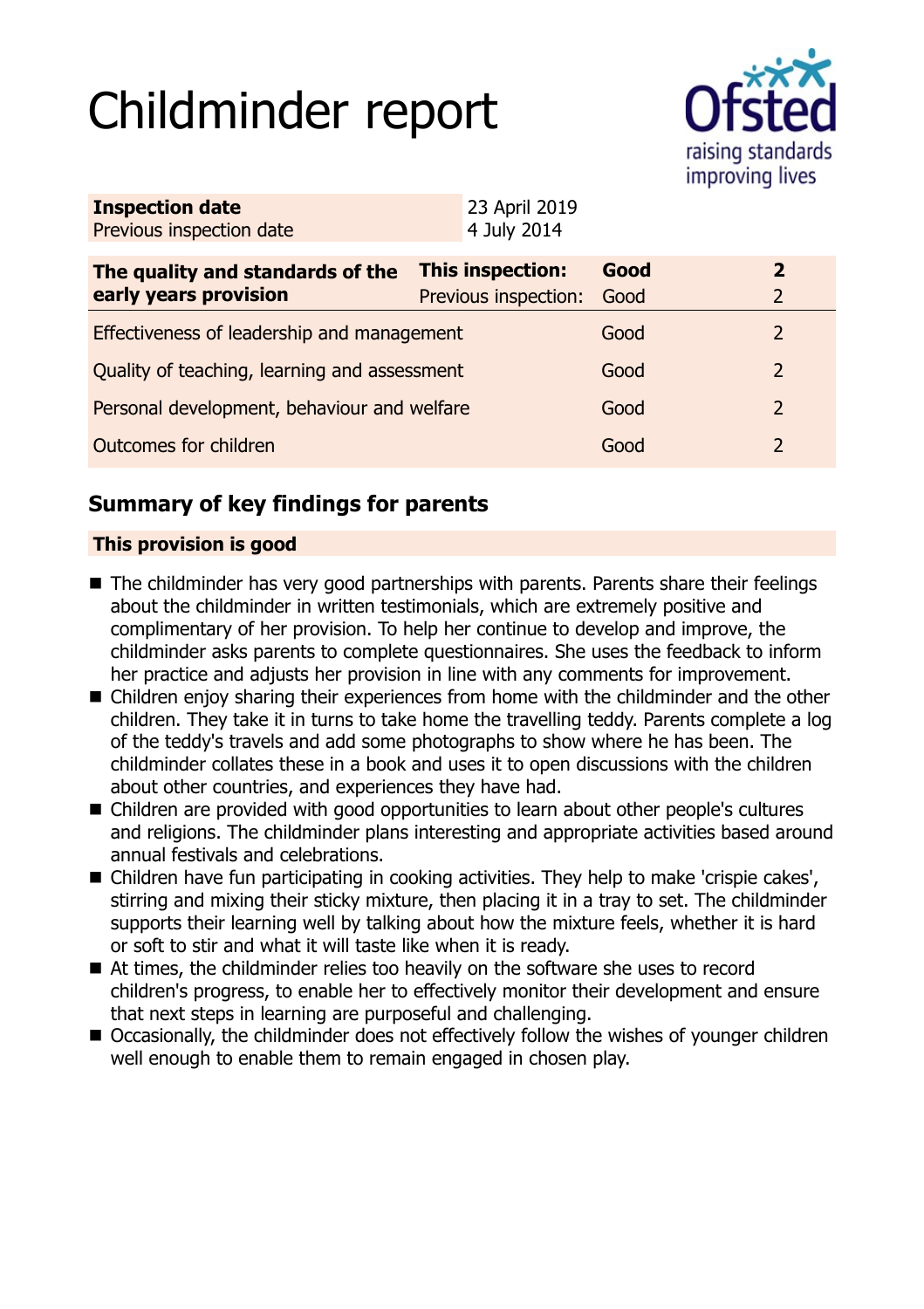## **What the setting needs to do to improve further**

## **To further improve the quality of the early years provision the provider should:**

- monitor the information gained from observations and assessments of children's learning to ensure that it is consistent and accurate
- $\blacksquare$  improve the quality of teaching by being more responsive to the needs and wishes of younger children.

#### **Inspection activities**

- The inspector observed the quality of teaching during activities indoors and outdoors, and assessed the impact this has on children's learning.
- The inspector observed an adult-led activity and evaluated this with the childminder.
- $\blacksquare$  The inspector held a number of discussions with the childminder. She looked at relevant documentation and evidence of the suitability of persons living in the household.
- $\blacksquare$  The inspector spoke to children at appropriate times throughout the inspection.
- The inspector took account of the views of parents through written feedback provided.

# **Inspector**

Lynn Hughes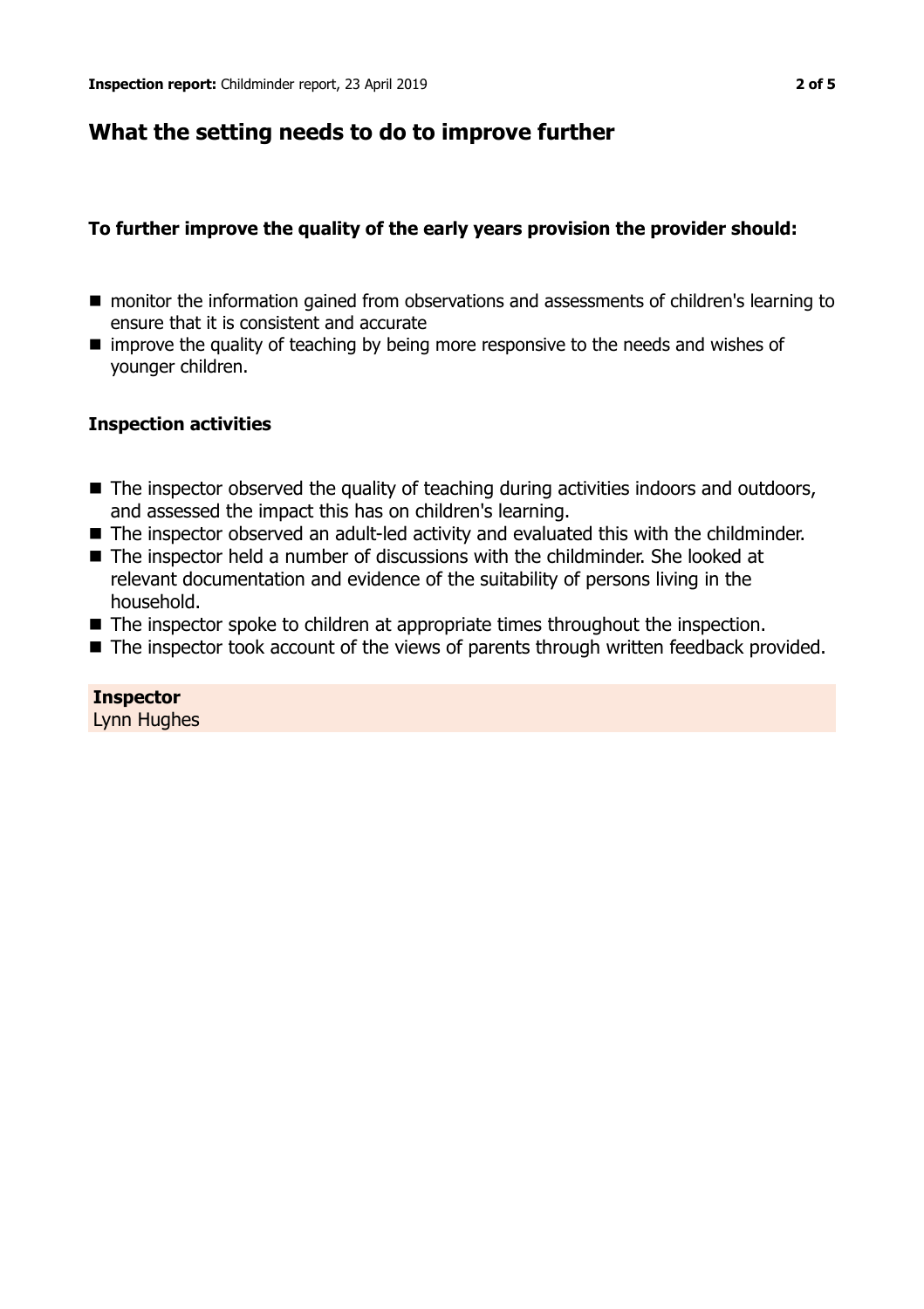# **Inspection findings**

## **Effectiveness of leadership and management is good**

Safeguarding is effective. The childminder has a good understanding of the possible signs that a child could be at risk of harm or exposed to extreme views. She regularly updates her safeguarding knowledge through appropriate training, research and discussions with other childminders. The childminder has effective arrangements for risk assessing her home and ensures that all hazardous materials are stored safely out of reach of children. She is committed to continuously improving her provision for children and their families. The childminder works closely with other local childminders and uses these links to share good practice and new ideas. She enjoys training and tries wherever possible to access training that enhances her professional development and knowledge of childcare.

## **Quality of teaching, learning and assessment is good**

Children enjoy their time with the childminder. They participate in a wide range of learning opportunities within her home and in the local community. The childminder bases her planning around themes and presents activities that cover all seven areas of learning. For example, children are currently learning about recycling through a theme based on a 'Disney' character. They learn how to separate used items that can be recycled into separate boxes. Children have fun making real tea in the childminder's garden. They confidently pour warm water, milk and sugar into their cups and offer others present a cup. The childminder uses the information she knows about each child to plan activities based on their interests. She involves parents in their child's learning through the online communication system she uses and by meeting with them regularly to review their child's development and progress.

#### **Personal development, behaviour and welfare are good**

Children are very settled and comfortable in the childminder's care. They move freely around the areas of her home accessible to them and independently guide their own play and learning. Children have opportunities to learn in an outdoor environment daily when they move from the playroom to the childminder's garden. The childminder is inventive and creative in her presentation of resources and equipment, creating an exciting and welcoming environment where children can explore, discover and be imaginative. For example, they conjure up spells in the witches cauldron and use the selection of natural objects in their play. Children learn to keep fit and healthy as they follow the childminder's clear information about foods that are good for them. They enjoy developing their physical skills indoors and outdoors through a range of planned activities and appropriate resources.

#### **Outcomes for children are good**

Children make good progress from their starting points and are well prepared for their next stage of learning, including school. Children count and use some simple calculation in their play. Older children confidently use tools such as scissors and glue spreaders to create their pictures. Children understand the childminder's rules and learn to be caring and respectful of each other.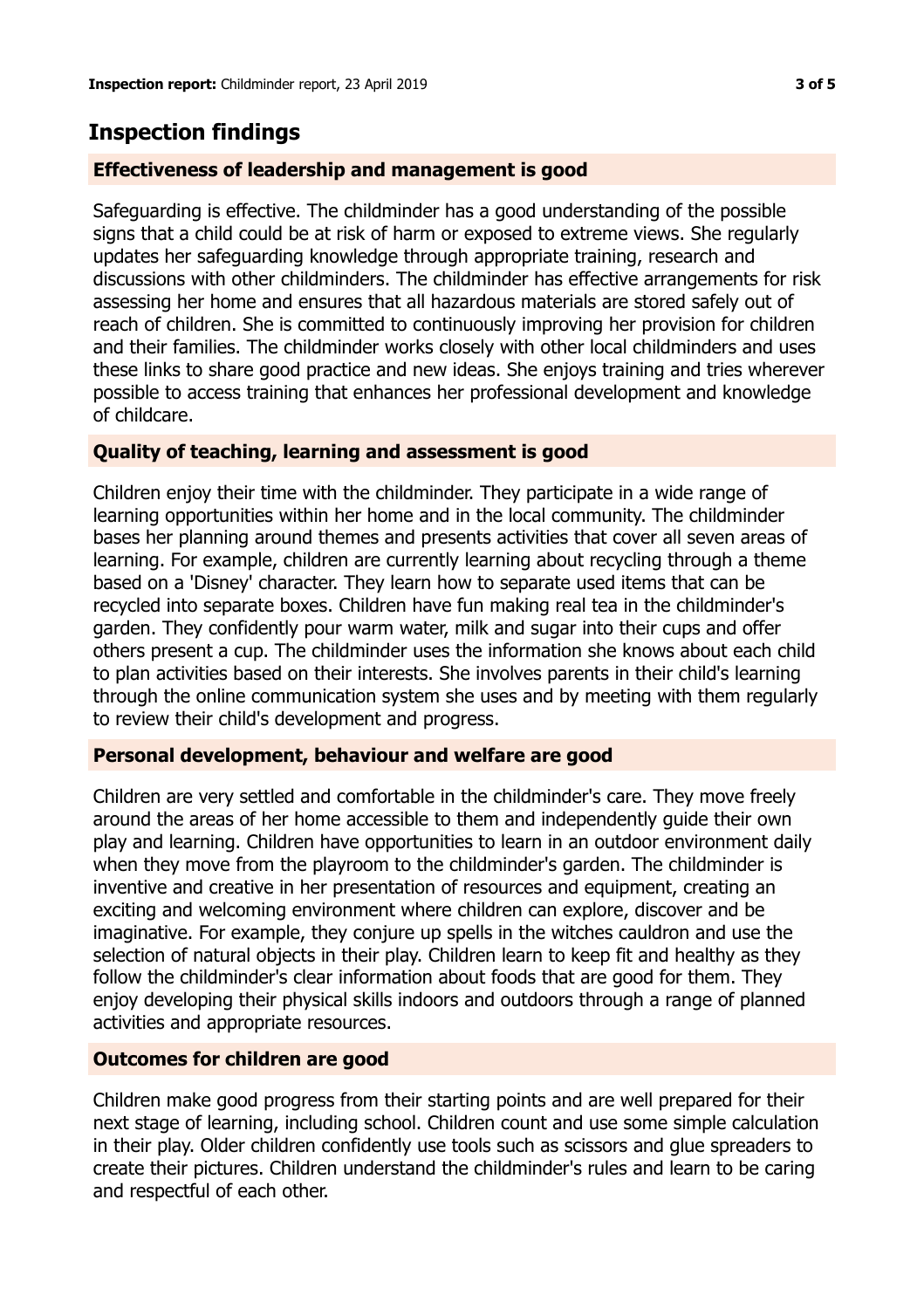## **Setting details**

| Unique reference number       | EY220972                                                                             |
|-------------------------------|--------------------------------------------------------------------------------------|
| <b>Local authority</b>        | <b>Essex</b>                                                                         |
| <b>Inspection number</b>      | 10069335                                                                             |
| <b>Type of provision</b>      | Childminder                                                                          |
| <b>Registers</b>              | Early Years Register, Compulsory Childcare<br>Register, Voluntary Childcare Register |
| Day care type                 | Childminder                                                                          |
| Age range of children         | $1 - 9$                                                                              |
| <b>Total number of places</b> | 6                                                                                    |
| Number of children on roll    | 9                                                                                    |
| Date of previous inspection   | 4 July 2014                                                                          |

The childminder registered in 2002 and lives in Wickford, Essex. She operates all year round from 8am to 6pm, Monday to Friday, except for bank holidays and family holidays. The childminder holds an appropriate qualification at level 3. She receives funding for the early education of three- and four-year-old children.

This inspection was carried out by Ofsted under sections 49 and 50 of the Childcare Act 2006 on the quality and standards of provision that is registered on the Early Years Register. The registered person must ensure that this provision complies with the statutory framework for children's learning, development and care, known as the early years foundation stage.

Any complaints about the inspection or the report should be made following the procedures set out in the guidance Complaints procedure: raising concerns and making complaints about Ofsted, which is available from Ofsted's website: www.ofsted.gov.uk. If you would like Ofsted to send you a copy of the guidance, please telephone 0300 123 4234, or email [enquiries@ofsted.gov.uk.](mailto:enquiries@ofsted.gov.uk)